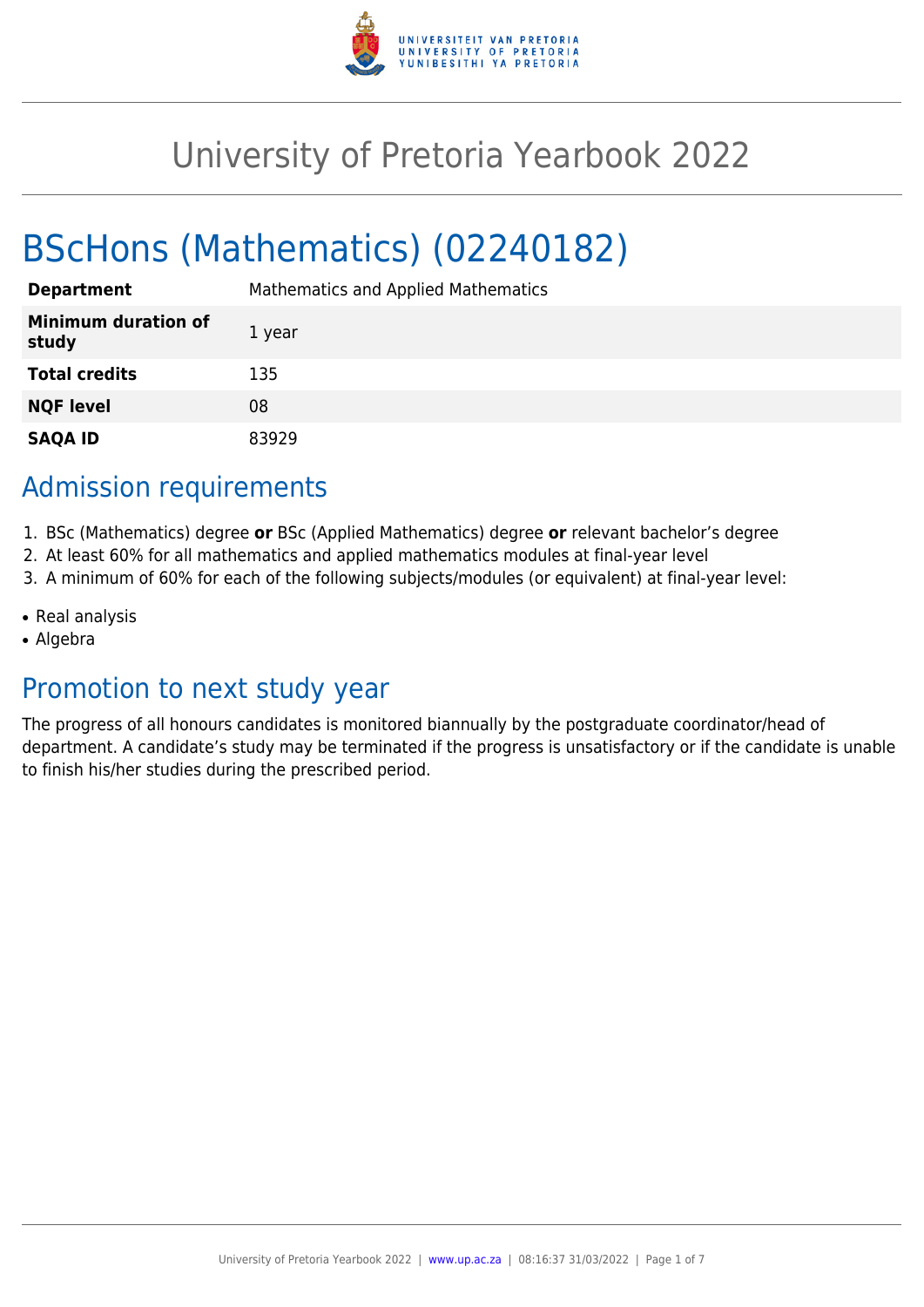

# Curriculum: Final year

#### **Minimum credits: 135**

**Stream 1: Applied analysis** Core credits: 75 credits Elective credits: 60 credits

# **Stream 2: Differential equations and modelling**

Core credits: 135 credits

# **Core modules**

## **Functional analysis 710 (WTW 710)**

| <b>Module credits</b>         | 15.00                                      |
|-------------------------------|--------------------------------------------|
| <b>NQF Level</b>              | 08                                         |
| <b>Prerequisites</b>          | Real analysis on third-year level          |
| <b>Contact time</b>           | 2 lectures per week                        |
| <b>Language of tuition</b>    | Module is presented in English             |
| <b>Department</b>             | <b>Mathematics and Applied Mathematics</b> |
| <b>Period of presentation</b> | Semester 1                                 |

#### **Module content**

An introduction to the basic mathematical objects of linear functional analysis will be presented. These include metric spaces, Hilbert spaces and Banach spaces. Subspaces, linear operators and functionals will be discussed in detail. The fundamental theorems for normed spaces: The Hahn-Banach theorem, Banach-Steinhaus theorem, open mapping theorem and closed graph theorem. Hilbert space theory: Riesz' theorem, the basics of projections and orthonormal sets.

# **Axiomatic set theory and mathematical logic 724 (WTW 724)**

| <b>Module credits</b>         | 15.00                                      |
|-------------------------------|--------------------------------------------|
| <b>NQF Level</b>              | 08                                         |
| <b>Contact time</b>           | 1 lecture per week                         |
| Language of tuition           | Module is presented in English             |
| <b>Department</b>             | <b>Mathematics and Applied Mathematics</b> |
| <b>Period of presentation</b> | Semester 1                                 |

#### **Module content**

Axiomatic set theory, ordinals, transfinite induction and recursion, ordinal arithmetic, the axiom of choice, cardinal arithmetic, the continuum hypothesis. Propositional and first order logic. The completeness and compactness theorems. Decidability, Gödel's incompleteness theorems.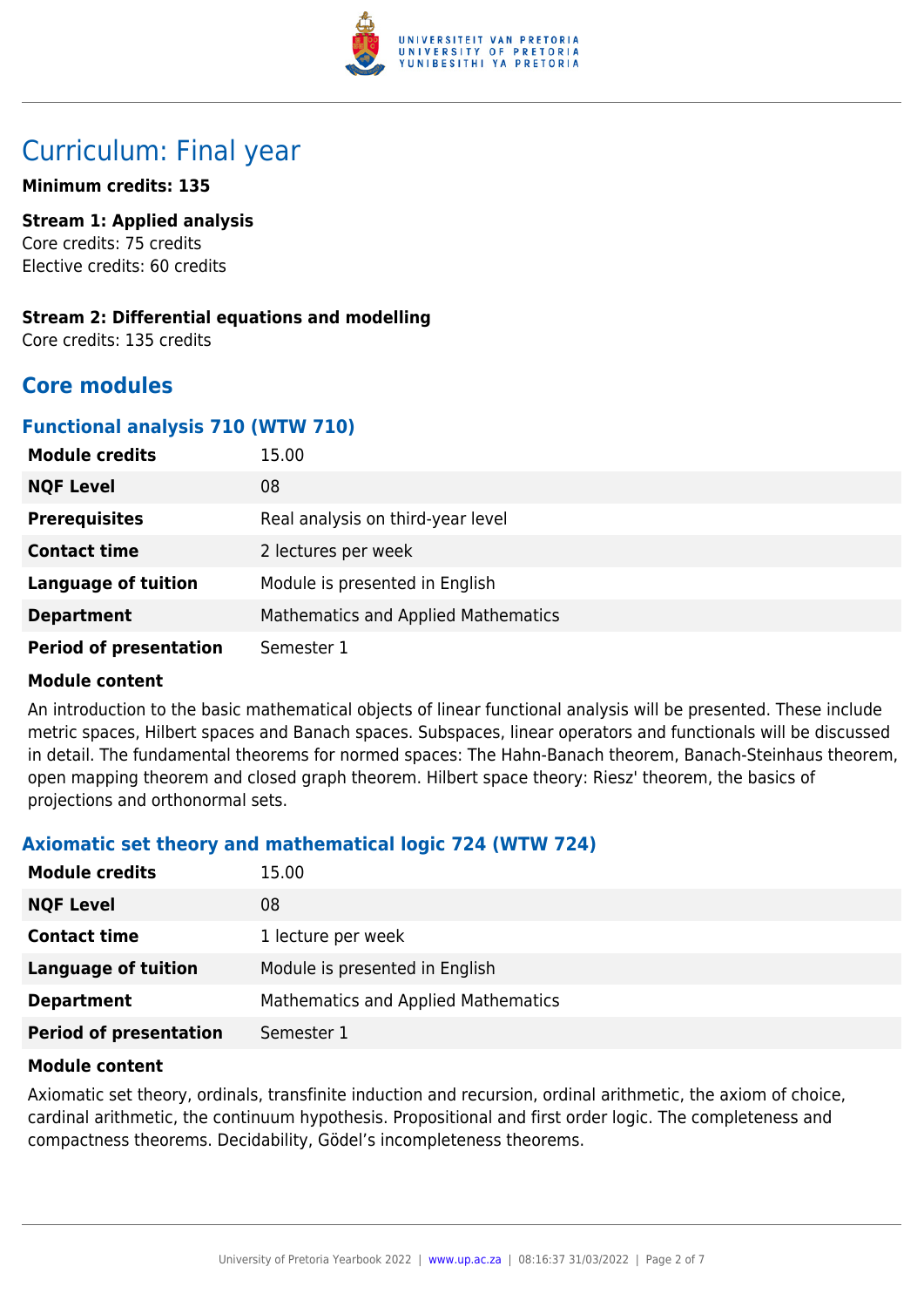

## **Algebra 731 (WTW 731)**

| <b>Module credits</b>         | 15.00                               |
|-------------------------------|-------------------------------------|
| <b>NQF Level</b>              | 08                                  |
| <b>Prerequisites</b>          | Algebra on third-year level         |
| <b>Contact time</b>           | 2 lectures per week                 |
| <b>Language of tuition</b>    | Module is presented in English      |
| <b>Department</b>             | Mathematics and Applied Mathematics |
| <b>Period of presentation</b> | Semester 1                          |

#### **Module content**

The following topics will be covered: Galois theory and solving equations by radicals, introduction to the theory of R-modules, direct sums and products, projectivity and injectivity, finitely generated modules over Euclidean domains, primary factorisation, applications to Jordan and rational canonical forms of matrices.

## **Measure theory and probability 734 (WTW 734)**

| <b>Module credits</b>         | 15.00                                      |
|-------------------------------|--------------------------------------------|
| <b>NQF Level</b>              | 08                                         |
| <b>Prerequisites</b>          | Real analysis on third-year level          |
| <b>Contact time</b>           | 2 lectures per week                        |
| <b>Language of tuition</b>    | Module is presented in English             |
| <b>Department</b>             | <b>Mathematics and Applied Mathematics</b> |
| <b>Period of presentation</b> | Semester 1                                 |

#### **Module content**

Measure and integration theory: The Caratheodory extension procedure for measures defined on a ring, measurable functions, integration with respect to a measure on a σ-ring, in particular the Lebesgue integral, convergence theorems and Fubini's theorem.

Probability theory: Measure theoretic modelling, random variables, expectation values and independence, the Borel-Cantelli lemmas, the law of large numbers. L<sup>1</sup>-theory, L<sup>2</sup>-theory and the geometry of Hilbert space, Fourier series and the Fourier transform as an operator on L<sup>2</sup>, applications of Fourier analysis to random walks, the central limit theorem.

| <b>Module credits</b>      | 15.00                               |
|----------------------------|-------------------------------------|
| <b>NQF Level</b>           | 08                                  |
| <b>Prerequisites</b>       | Real analysis on third-year level   |
| <b>Contact time</b>        | 2 lectures per week                 |
| <b>Language of tuition</b> | Module is presented in English      |
| <b>Department</b>          | Mathematics and Applied Mathematics |

#### **Topology 790 (WTW 790)**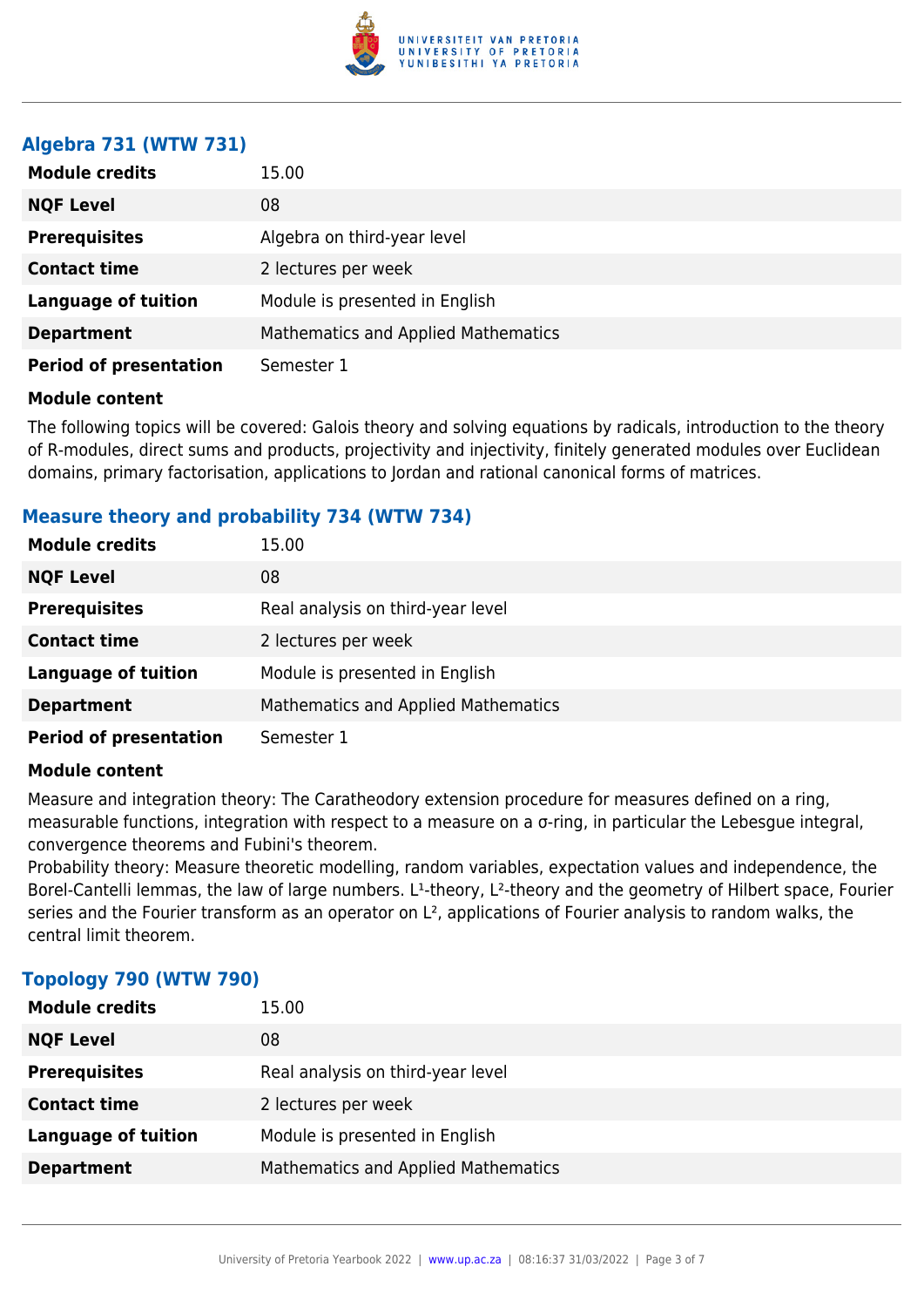

#### **Period of presentation** Semester 2

#### **Module content**

General topology: Concepts such as convergence, compactness, connectedness, separation axioms and continuity are introduced in topological spaces. Their basic properties are treated. Important topologies like the product topology and the quotient topology are discussed.

Algebraic topology: Homotopy, the fundamental group, covering spaces, homotopy type.

## **Project 795 (WTW 795)**

| <b>Module credits</b>         | 30.00                                      |
|-------------------------------|--------------------------------------------|
| <b>NQF Level</b>              | 08                                         |
| <b>Prerequisites</b>          | No prerequisites.                          |
| <b>Language of tuition</b>    | Module is presented in English             |
| <b>Department</b>             | <b>Mathematics and Applied Mathematics</b> |
| <b>Period of presentation</b> | Year                                       |
| <b>Module content</b>         |                                            |
| Consult Department.           |                                            |

# **Elective modules**

#### **Special topics 727 (WTW 727)**

| <b>Module credits</b>         | 15.00                                    |
|-------------------------------|------------------------------------------|
| <b>NQF Level</b>              | 08                                       |
| <b>Prerequisites</b>          | As required by specific topical content. |
| <b>Contact time</b>           | 1 lecture per week                       |
| <b>Language of tuition</b>    | Module is presented in English           |
| <b>Department</b>             | Mathematics and Applied Mathematics      |
| <b>Period of presentation</b> | Semester 2                               |

#### **Module content**

A selection of special topics will be presented that reflects the expertise of researchers in the Department. The presentation of a specific topic is contingent on student numbers. Consult the website of the Department of Mathematics and Applied Mathematics for more details.

#### **Numerical analysis 733 (WTW 733)**

| <b>Module credits</b> | 15.00               |
|-----------------------|---------------------|
| <b>NQF Level</b>      | 08                  |
| <b>Prerequisites</b>  | No prerequisites.   |
| <b>Contact time</b>   | 2 lectures per week |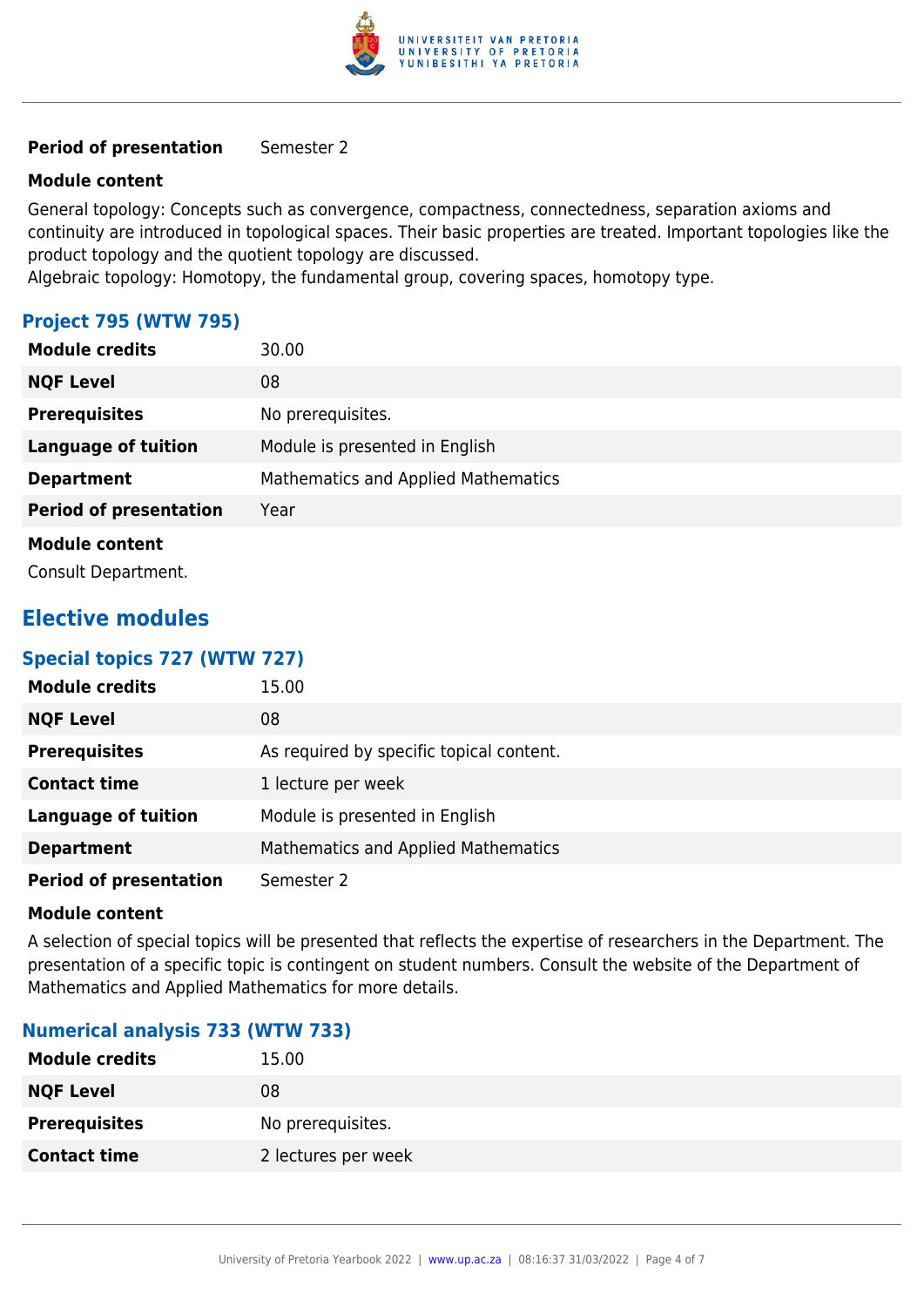

| <b>Language of tuition</b>    | Module is presented in English      |
|-------------------------------|-------------------------------------|
| <b>Department</b>             | Mathematics and Applied Mathematics |
| <b>Period of presentation</b> | Semester 1                          |

#### **Module content**

An analysis as well as an implementation (including computer programs) of methods are covered. Numerical linear algebra: Direct and iterative methods for linear systems and matrix eigenvalue problems: Iterative methods for nonlinear systems of equations. Finite difference method for partial differential equations: Linear elliptic, parabolic, hyperbolic and eigenvalue problems. Introduction to nonlinear problems. Numerical stability, error estimates and convergence are dealt with.

# **Finite element method 763 (WTW 763)**

| <b>Module credits</b>         | 15.00                               |
|-------------------------------|-------------------------------------|
| <b>NQF Level</b>              | 08                                  |
| <b>Prerequisites</b>          | WTW 733 is strongly recommended     |
| <b>Contact time</b>           | 2 lectures per week                 |
| <b>Language of tuition</b>    | Module is presented in English      |
| <b>Department</b>             | Mathematics and Applied Mathematics |
| <b>Period of presentation</b> | Semester 2                          |

#### **Module content**

An analysis as well as an implementation (including computer programs) of methods is covered. Introduction to the theory of Sobolev spaces. Variational and weak formulation of elliptic, parabolic, hyperbolic and eigenvalue problems. Finite element approximation of problems in variational form, interpolation theory in Sobolev spaces, convergence and error estimates.

#### **Stochastic calculus 764 (WTW 764)**

| <b>Module credits</b>         | 15.00                               |
|-------------------------------|-------------------------------------|
| <b>NQF Level</b>              | 08                                  |
| <b>Prerequisites</b>          | WTW 734 or WTW 735                  |
| <b>Contact time</b>           | 2 lectures per week                 |
| <b>Language of tuition</b>    | Module is presented in English      |
| <b>Department</b>             | Mathematics and Applied Mathematics |
| <b>Period of presentation</b> | Semester 2                          |

#### **Module content**

Mathematical modelling of Random walk. Conditional expectation and Martingales. Brownian motion and other Lévy processes. Stochastic integration. Ito's Lemma. Stochastic differential equations. Application to finance.

#### **Mathematical methods and models 772 (WTW 772)**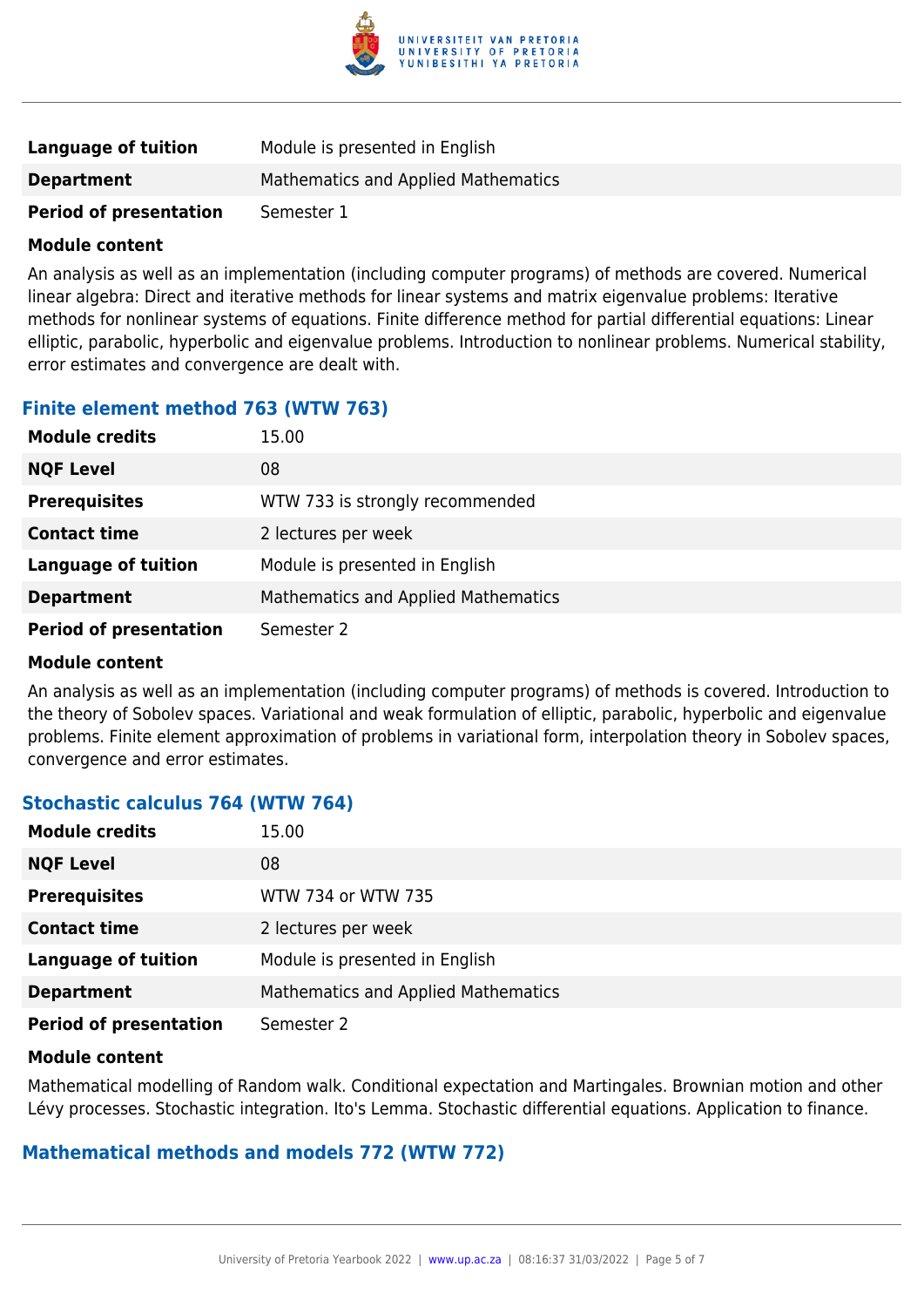

| <b>Module credits</b>         | 15.00                               |
|-------------------------------|-------------------------------------|
| <b>NQF Level</b>              | 08                                  |
| <b>Prerequisites</b>          | No prerequisites.                   |
| <b>Contact time</b>           | 2 lectures per week                 |
| <b>Language of tuition</b>    | Module is presented in English      |
| <b>Department</b>             | Mathematics and Applied Mathematics |
| <b>Period of presentation</b> | Semester 2                          |

#### **Module content**

This module aims at using advanced undergraduate mathematics and rigorously applying mathematical methods to concrete problems in various areas of natural science and engineering.

The module will be taught by several lecturers from UP, industry and public sector. The content of the module may vary from year to year and is determined by relevant focus areas within the Department. The list of areas from which topics to be covered will be selected, includes: Systems of differential equations; dynamical systems; discrete structures; Fourier analysis; methods of optimisation; numerical methods; mathematical models in biology, finance, physics, etc.

# **Partial differential equations of mathematical physics 776 (WTW 776)**

| <b>Module credits</b>         | 15.00                               |
|-------------------------------|-------------------------------------|
| <b>NQF Level</b>              | 08                                  |
| <b>Prerequisites</b>          | WTW 710 or WTW 735                  |
| <b>Contact time</b>           | 2 lectures per week                 |
| <b>Language of tuition</b>    | Module is presented in English      |
| <b>Department</b>             | Mathematics and Applied Mathematics |
| <b>Period of presentation</b> | Semester 2                          |

#### **Module content**

Field-theoretic and material models of mathematical physics. The Friedrichs-Sobolev spaces. Energy methods and Hilbert spaces, weak solutions – existence and uniqueness. Separation of variables, Laplace transform, eigenvalue problems and eigenfunction expansions. The regularity theorems for elliptic forms (without proofs) and their applications. Weak solutions for the heat/diffusion and related equations.

The regulations and rules for the degrees published here are subject to change and may be amended after the publication of this information.

The [General Academic Regulations \(G Regulations\)](https://www.up.ac.za/yearbooks/2022/rules/view/REG) and [General Student Rules](https://www.up.ac.za/yearbooks/2022/rules/view/RUL) apply to all faculties and registered students of the University, as well as all prospective students who have accepted an offer of a place at the University of Pretoria. On registering for a programme, the student bears the responsibility of ensuring that they familiarise themselves with the General Academic Regulations applicable to their registration, as well as the relevant faculty-specific and programmespecific regulations and information as stipulated in the relevant yearbook. Ignorance concerning these regulations will not